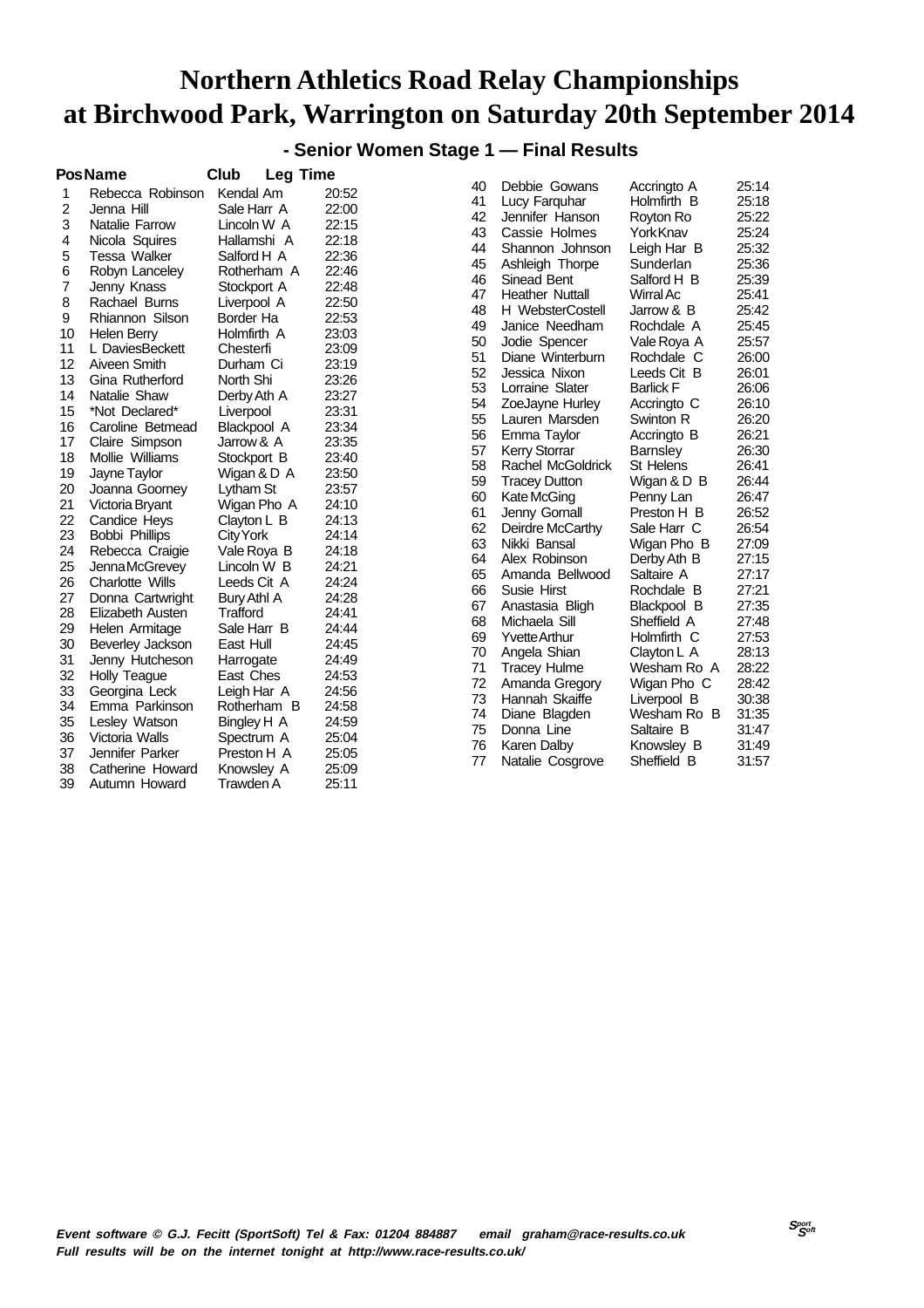### **- Senior Women Stage 2 — Final Results**

| Sarah Tunstall           | Kendal Am                                                                                                                                                                 | 21:33                                                                                                                                   | 42:25<br>0                                          | 43                                                                | <b>Sheryl Punter</b>                                                                                           |                                                                                                                                                                                                                                                                                                                                                                   | 27:41                                                                                                                                                                                                                                                                                                                      | - 9<br>53:42<br>$+$                                                                                                                                                                                                                                                                                            |
|--------------------------|---------------------------------------------------------------------------------------------------------------------------------------------------------------------------|-----------------------------------------------------------------------------------------------------------------------------------------|-----------------------------------------------------|-------------------------------------------------------------------|----------------------------------------------------------------------------------------------------------------|-------------------------------------------------------------------------------------------------------------------------------------------------------------------------------------------------------------------------------------------------------------------------------------------------------------------------------------------------------------------|----------------------------------------------------------------------------------------------------------------------------------------------------------------------------------------------------------------------------------------------------------------------------------------------------------------------------|----------------------------------------------------------------------------------------------------------------------------------------------------------------------------------------------------------------------------------------------------------------------------------------------------------------|
| Annabelle Grady          | Rotherham A                                                                                                                                                               | 22:07                                                                                                                                   | 44:53<br>4<br>$\ddot{}$                             |                                                                   | Dawn Broom                                                                                                     | <b>Barnsley</b>                                                                                                                                                                                                                                                                                                                                                   |                                                                                                                                                                                                                                                                                                                            | 53:44<br>$+13$                                                                                                                                                                                                                                                                                                 |
| <b>Hayley Ashby</b>      | Sale Harr A                                                                                                                                                               | 23:20                                                                                                                                   | 1<br>45:20<br>$\overline{\phantom{a}}$              |                                                                   |                                                                                                                |                                                                                                                                                                                                                                                                                                                                                                   |                                                                                                                                                                                                                                                                                                                            | 53:52<br>- 9                                                                                                                                                                                                                                                                                                   |
|                          |                                                                                                                                                                           | 22:48                                                                                                                                   | 3<br>$\ddot{}$                                      |                                                                   |                                                                                                                | Wesham Ro A                                                                                                                                                                                                                                                                                                                                                       |                                                                                                                                                                                                                                                                                                                            | $+25$<br>54:09                                                                                                                                                                                                                                                                                                 |
| Rebekah Ward             | Lincoln W A                                                                                                                                                               | 23:34                                                                                                                                   | $\mathfrak{p}$<br>45:49<br>$\overline{\phantom{a}}$ | 47                                                                | Maria McGoldrick                                                                                               | St Helens                                                                                                                                                                                                                                                                                                                                                         |                                                                                                                                                                                                                                                                                                                            | $+ 11$<br>54:40                                                                                                                                                                                                                                                                                                |
|                          | Salford H A                                                                                                                                                               | 23:44                                                                                                                                   | 46:20<br>1<br>ä,                                    |                                                                   | Sabrina Walley                                                                                                 | Leigh Har B                                                                                                                                                                                                                                                                                                                                                       |                                                                                                                                                                                                                                                                                                                            | 54:48<br>$\overline{4}$<br>$\overline{\phantom{a}}$                                                                                                                                                                                                                                                            |
| <b>Margaret Sykes</b>    | Holmfirth A                                                                                                                                                               | 23:26                                                                                                                                   | 46:29<br>3<br>$\ddot{}$                             |                                                                   |                                                                                                                | Blackpool B                                                                                                                                                                                                                                                                                                                                                       |                                                                                                                                                                                                                                                                                                                            | $+18$<br>54:51                                                                                                                                                                                                                                                                                                 |
| Maxine Czarnecka         | Jarrow & A                                                                                                                                                                | 22:58                                                                                                                                   | 46:33<br>9<br>$\ddot{}$                             | 50                                                                | Rebecca Mills                                                                                                  | Swinton R                                                                                                                                                                                                                                                                                                                                                         |                                                                                                                                                                                                                                                                                                                            | 54:53<br>5<br>$+$                                                                                                                                                                                                                                                                                              |
| <b>Claire Duck</b>       | Leeds Cit A                                                                                                                                                               | 22:16                                                                                                                                   | 46:40<br>17<br>$+$                                  |                                                                   | Ruth Ollerenshaw                                                                                               | Salford H B                                                                                                                                                                                                                                                                                                                                                       |                                                                                                                                                                                                                                                                                                                            | 54:57<br>5<br>$\overline{\phantom{a}}$                                                                                                                                                                                                                                                                         |
|                          | Blackpool A                                                                                                                                                               | 23:25                                                                                                                                   | 6<br>46:59<br>$\ddot{}$                             |                                                                   |                                                                                                                |                                                                                                                                                                                                                                                                                                                                                                   |                                                                                                                                                                                                                                                                                                                            | 24<br>55:07<br>$\overline{\phantom{a}}$                                                                                                                                                                                                                                                                        |
| <b>Rachel Olivant</b>    | Derby Ath A                                                                                                                                                               | 23:42                                                                                                                                   | 47:09<br>3<br>$\ddot{}$                             |                                                                   | Victoria Cowling                                                                                               | Preston H B                                                                                                                                                                                                                                                                                                                                                       | 28:17                                                                                                                                                                                                                                                                                                                      | 8<br>55:09<br>$\ddot{}$                                                                                                                                                                                                                                                                                        |
| Alyson Dixon             | Sunderlan                                                                                                                                                                 | 21:34                                                                                                                                   | 33<br>47:10<br>$+$                                  |                                                                   | Emma Bailey                                                                                                    | <b>Barlick F</b>                                                                                                                                                                                                                                                                                                                                                  |                                                                                                                                                                                                                                                                                                                            | 55:18<br>1<br>$\blacksquare$                                                                                                                                                                                                                                                                                   |
|                          |                                                                                                                                                                           | 24:14                                                                                                                                   | 47:54<br>5<br>$\ddot{}$                             |                                                                   | Hannah Christy                                                                                                 | Sale Harr C                                                                                                                                                                                                                                                                                                                                                       |                                                                                                                                                                                                                                                                                                                            | 55:22<br>7<br>$\ddot{}$                                                                                                                                                                                                                                                                                        |
| Olivia Perez             | Liverpool A                                                                                                                                                               | 25:07                                                                                                                                   | 6<br>47:57<br>$\blacksquare$                        | 56                                                                | Jean Baistow                                                                                                   | Trawden A                                                                                                                                                                                                                                                                                                                                                         |                                                                                                                                                                                                                                                                                                                            | 55:23<br>$-17$                                                                                                                                                                                                                                                                                                 |
| Sarah Griffiths          |                                                                                                                                                                           | 23:17                                                                                                                                   | $+18$                                               |                                                                   | Julia Moore                                                                                                    | Rochdale B                                                                                                                                                                                                                                                                                                                                                        |                                                                                                                                                                                                                                                                                                                            | 55:26<br>9<br>$\ddot{}$                                                                                                                                                                                                                                                                                        |
| *Not Declared*           |                                                                                                                                                                           | 24:50                                                                                                                                   | $\mathbf 1$<br>48:21<br>$\blacksquare$              | 58                                                                | Kaye Callaghan                                                                                                 | Accringto C                                                                                                                                                                                                                                                                                                                                                       | 29:50                                                                                                                                                                                                                                                                                                                      | 56:00<br>4<br>$\overline{\phantom{a}}$                                                                                                                                                                                                                                                                         |
|                          | Border Ha                                                                                                                                                                 | 25:33                                                                                                                                   | 48:26<br>8<br>$\blacksquare$                        | 59                                                                | Helen Cameron                                                                                                  | Sheffield A                                                                                                                                                                                                                                                                                                                                                       |                                                                                                                                                                                                                                                                                                                            | 56:11<br>9<br>$\ddot{}$                                                                                                                                                                                                                                                                                        |
| Karen Wood               |                                                                                                                                                                           |                                                                                                                                         | 5<br>$\ddot{}$                                      | 60                                                                | Katherine Phillips                                                                                             | Bingley H A                                                                                                                                                                                                                                                                                                                                                       | 31:19                                                                                                                                                                                                                                                                                                                      | 56:18<br>25<br>$\blacksquare$                                                                                                                                                                                                                                                                                  |
|                          | North Shi                                                                                                                                                                 |                                                                                                                                         | 6<br>$\blacksquare$                                 | 61                                                                | Rebecca Rawcliffe                                                                                              | Clayton L A                                                                                                                                                                                                                                                                                                                                                       | 28:24                                                                                                                                                                                                                                                                                                                      | 9<br>56:37<br>$\ddot{}$                                                                                                                                                                                                                                                                                        |
| Jessica Parsons          |                                                                                                                                                                           | 24:28                                                                                                                                   | 48:46<br>$\overline{4}$<br>$\ddot{}$                | 62                                                                |                                                                                                                |                                                                                                                                                                                                                                                                                                                                                                   | 30:47                                                                                                                                                                                                                                                                                                                      | 57:34<br>2<br>$\frac{1}{2}$                                                                                                                                                                                                                                                                                    |
| <b>Charlotte Finch</b>   |                                                                                                                                                                           | 24:41                                                                                                                                   | 48:51<br>$\Omega$                                   | 63                                                                | AMcGilvray                                                                                                     | Rochdale C                                                                                                                                                                                                                                                                                                                                                        |                                                                                                                                                                                                                                                                                                                            | 57:37<br>$-12$                                                                                                                                                                                                                                                                                                 |
|                          | Chesterfi                                                                                                                                                                 |                                                                                                                                         | 11<br>49:04<br>$\overline{\phantom{a}}$             | 64                                                                | Emma Serjeant                                                                                                  | Holmfirth C                                                                                                                                                                                                                                                                                                                                                       | 30:17                                                                                                                                                                                                                                                                                                                      | 58:10<br>5<br>$\ddot{}$                                                                                                                                                                                                                                                                                        |
| <b>Julie Platt</b>       | Wigan & D A                                                                                                                                                               | 25:16                                                                                                                                   | $\overline{4}$<br>49:06<br>$\blacksquare$           |                                                                   |                                                                                                                | Accringto B                                                                                                                                                                                                                                                                                                                                                       |                                                                                                                                                                                                                                                                                                                            | 58:25<br>9<br>$\blacksquare$                                                                                                                                                                                                                                                                                   |
| S Rookyard               | East Hull                                                                                                                                                                 | 24:32                                                                                                                                   | 49:17<br>6<br>$+$                                   |                                                                   |                                                                                                                | Saltaire A                                                                                                                                                                                                                                                                                                                                                        |                                                                                                                                                                                                                                                                                                                            | 58:39<br>1<br>$\blacksquare$                                                                                                                                                                                                                                                                                   |
| <b>Emily Kearney</b>     | Wirral Ac                                                                                                                                                                 | 23:40                                                                                                                                   | 49:21<br>$+22$                                      |                                                                   |                                                                                                                |                                                                                                                                                                                                                                                                                                                                                                   |                                                                                                                                                                                                                                                                                                                            | 59:26<br>$-19$                                                                                                                                                                                                                                                                                                 |
| Katherine Wellam         | Sale Harr B                                                                                                                                                               | 24:52                                                                                                                                   | 49:36<br>$\ddot{}$<br>-3                            |                                                                   |                                                                                                                |                                                                                                                                                                                                                                                                                                                                                                   |                                                                                                                                                                                                                                                                                                                            | $1:00:27 +$<br>$\overline{4}$                                                                                                                                                                                                                                                                                  |
| Katie Gerrard            |                                                                                                                                                                           | 23:41                                                                                                                                   | 49:38<br>23<br>$+$                                  |                                                                   | Joanne Fairhurst                                                                                               |                                                                                                                                                                                                                                                                                                                                                                   |                                                                                                                                                                                                                                                                                                                            | $1:01:45 - 10$                                                                                                                                                                                                                                                                                                 |
| Jessica Freeman          | Rotherham B                                                                                                                                                               | 24:43                                                                                                                                   | 6<br>49:41<br>$\ddot{}$                             |                                                                   | Lynn Lewington                                                                                                 | Knowsley B                                                                                                                                                                                                                                                                                                                                                        |                                                                                                                                                                                                                                                                                                                            | $1:02:01 +$<br>6                                                                                                                                                                                                                                                                                               |
|                          | Bury Athl A                                                                                                                                                               | 26:21                                                                                                                                   | $\overline{2}$<br>50:49<br>$\blacksquare$           |                                                                   | Helen Anayiotos                                                                                                |                                                                                                                                                                                                                                                                                                                                                                   |                                                                                                                                                                                                                                                                                                                            | 6<br>$1:04:57 +$                                                                                                                                                                                                                                                                                               |
| <b>Ruby Sykes</b>        | Holmfirth B                                                                                                                                                               | 25:32                                                                                                                                   | 50:50<br>$+11$                                      |                                                                   | Karen Davies                                                                                                   |                                                                                                                                                                                                                                                                                                                                                                   |                                                                                                                                                                                                                                                                                                                            | $1:05:31 +$<br>2                                                                                                                                                                                                                                                                                               |
| Nichola Jackson          | Preston H A                                                                                                                                                               | 25:51                                                                                                                                   | - 6<br>50:56<br>$\ddot{}$                           | 73                                                                |                                                                                                                |                                                                                                                                                                                                                                                                                                                                                                   |                                                                                                                                                                                                                                                                                                                            | 2<br>$1:05:56 +$                                                                                                                                                                                                                                                                                               |
| Kirsty Vogan             | YorkKnav                                                                                                                                                                  | 25:37                                                                                                                                   | 51:01<br>$+ 11$                                     |                                                                   |                                                                                                                |                                                                                                                                                                                                                                                                                                                                                                   |                                                                                                                                                                                                                                                                                                                            |                                                                                                                                                                                                                                                                                                                |
| Anna Blomfield           | Rochdale A                                                                                                                                                                | 25:32                                                                                                                                   | $51:17 + 16$                                        |                                                                   |                                                                                                                | Kendal Am                                                                                                                                                                                                                                                                                                                                                         |                                                                                                                                                                                                                                                                                                                            |                                                                                                                                                                                                                                                                                                                |
| Lisa Parker              |                                                                                                                                                                           | 26:12                                                                                                                                   | 51:26<br>$\ddot{}$<br>6                             |                                                                   |                                                                                                                |                                                                                                                                                                                                                                                                                                                                                                   |                                                                                                                                                                                                                                                                                                                            |                                                                                                                                                                                                                                                                                                                |
| Sarah Gill               | Harrogate                                                                                                                                                                 | 26:51                                                                                                                                   | $\overline{4}$<br>51:40<br>$\overline{\phantom{a}}$ |                                                                   |                                                                                                                |                                                                                                                                                                                                                                                                                                                                                                   |                                                                                                                                                                                                                                                                                                                            |                                                                                                                                                                                                                                                                                                                |
| <b>Catherine Garbutt</b> | Durham Ci                                                                                                                                                                 | 28:23                                                                                                                                   | 51:42<br>- 24                                       |                                                                   |                                                                                                                |                                                                                                                                                                                                                                                                                                                                                                   |                                                                                                                                                                                                                                                                                                                            |                                                                                                                                                                                                                                                                                                                |
|                          | Knowsley A                                                                                                                                                                | 26:40                                                                                                                                   | 51:49<br>$\overline{\phantom{1}}$<br>$\ddot{}$      |                                                                   |                                                                                                                |                                                                                                                                                                                                                                                                                                                                                                   |                                                                                                                                                                                                                                                                                                                            |                                                                                                                                                                                                                                                                                                                |
| Megan Ball               | Lincoln W B                                                                                                                                                               | 27:38                                                                                                                                   | 51:59<br>$-13$                                      |                                                                   |                                                                                                                |                                                                                                                                                                                                                                                                                                                                                                   |                                                                                                                                                                                                                                                                                                                            |                                                                                                                                                                                                                                                                                                                |
| <b>Felicity Wolohan</b>  | Lytham St                                                                                                                                                                 | 28:11                                                                                                                                   | 52:08<br>$-19$                                      |                                                                   |                                                                                                                |                                                                                                                                                                                                                                                                                                                                                                   |                                                                                                                                                                                                                                                                                                                            |                                                                                                                                                                                                                                                                                                                |
| <b>Sally Teague</b>      | East Ches                                                                                                                                                                 | 27:33                                                                                                                                   | 52:26<br>- 8<br>$\frac{1}{2}$                       |                                                                   |                                                                                                                |                                                                                                                                                                                                                                                                                                                                                                   |                                                                                                                                                                                                                                                                                                                            |                                                                                                                                                                                                                                                                                                                |
| Rachael Moore            | Wigan Pho B                                                                                                                                                               |                                                                                                                                         | 52:36<br>$+22$                                      |                                                                   |                                                                                                                |                                                                                                                                                                                                                                                                                                                                                                   |                                                                                                                                                                                                                                                                                                                            |                                                                                                                                                                                                                                                                                                                |
| Gillian Lowe             | Royton Ro                                                                                                                                                                 | 27:51                                                                                                                                   | 53:13<br>0                                          |                                                                   |                                                                                                                | Holmfirth A                                                                                                                                                                                                                                                                                                                                                       |                                                                                                                                                                                                                                                                                                                            |                                                                                                                                                                                                                                                                                                                |
|                          | PosName<br>Lyndsay Clarke<br><b>Beverley Simons</b><br>Molly Betmead<br>Ellen Downs<br>Emma McKnespiey<br>Carla Maley<br>Lindsey Morgan<br>Lucy Hodson<br>Lynsey Unsworth | Club<br>Stockport A<br>Stockport B<br>Leigh Har A<br>Liverpool<br>City York<br>Vale Roya B<br>Wigan Pho A<br>Vale Roya A<br>Accringto A | 24:13<br>25:17<br>25:55<br>25:27                    | <b>Leg Time Cum Time Gain</b><br>45:36<br>48:13<br>48:27<br>48:43 | 44<br>45<br>46<br>48<br>49<br>51<br>52<br>53<br>54<br>55<br>57<br>65<br>66<br>67<br>68<br>69<br>70<br>71<br>72 | Helen Caldwell<br>Carmel Sullivan<br>Carly Robbins<br>Sue Exon<br>Ruth Dawson<br>Rachel Parker<br><b>Tracey Emmett</b><br>Keisha Cooper<br>Louise Dell'Amico<br>1 Sarah Tunstall<br>2 Alyson Dixon<br>3 Annabelle Grady<br>4 Claire Duck<br>5 Lyndsay Clarke<br>6 Maxine Czarnecka<br>7 Sarah Griffiths<br>8 Hayley Ashby<br>9 Molly Betmead<br>10 Margaret Sykes | Leeds Cit B<br>Spectrum A<br>Trafford<br>Esther VanGinneken Penny Lan<br>Jarrow & B<br>Wigan Pho C<br>Wigan & D B<br>Sheffield B<br>Wesham Ro B<br>Saltaire B<br><b>Fastest runners over stage 2:</b><br>Sunderlan<br>Rotherham A<br>Leeds Cit A<br>Stockport A<br>Jarrow & A<br>Leigh Har A<br>Sale Harr A<br>Blackpool A | 27:14<br>28:48<br>25:47<br>27:59<br>29:16<br>27:16<br>28:33<br>29:18<br>30:26<br>29:12<br>28:28<br>30:12<br>28:05<br>28:23<br>31:37<br>32:04<br>31:22<br>33:44<br>31:45<br>35:01<br>30:12<br>33:00<br>33:56<br>34:09<br>21:33<br>21:34<br>22:07<br>22:16<br>22:48<br>22:58<br>23:17<br>23:20<br>23:25<br>23:26 |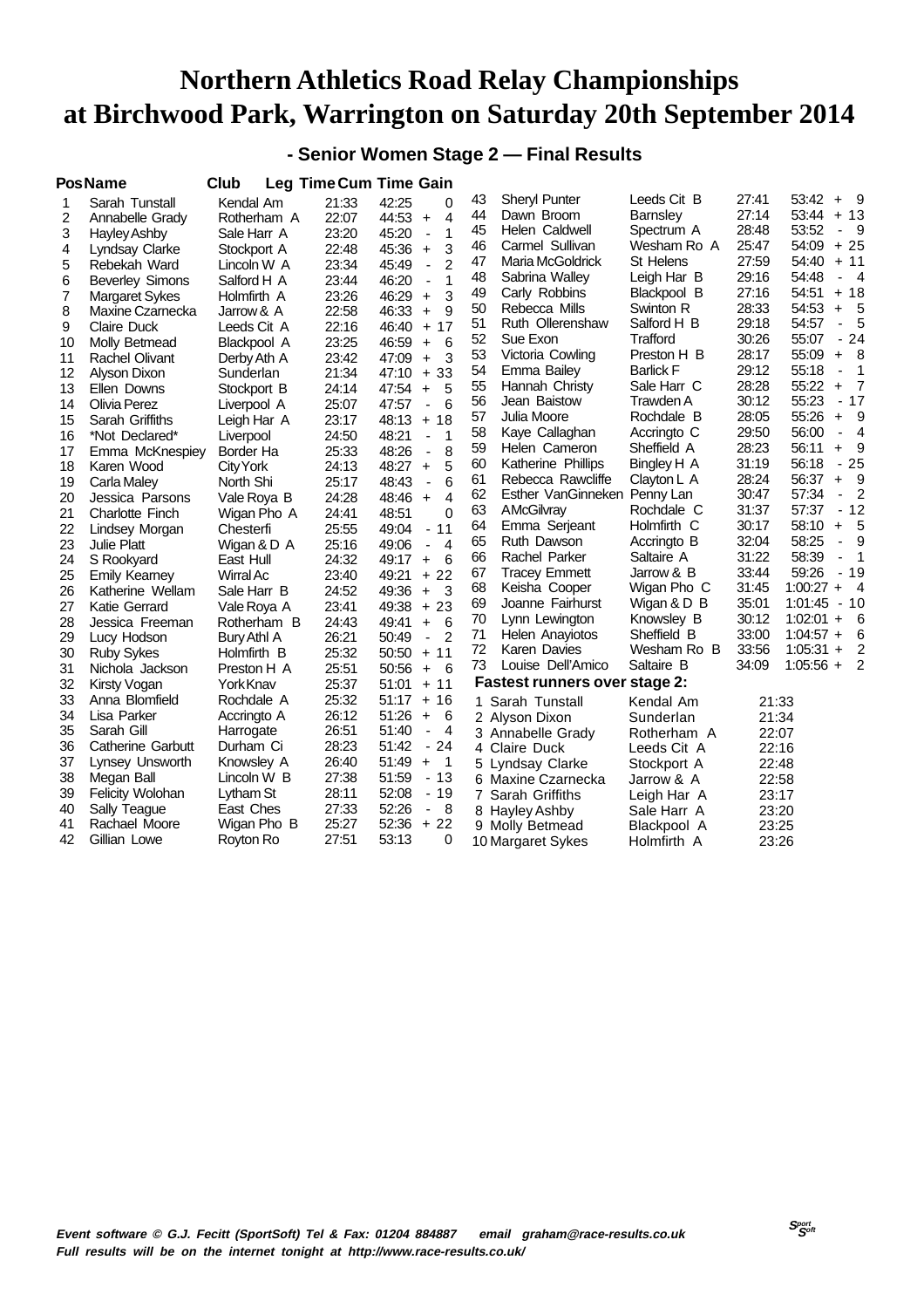### **- Senior Women Stage 3 — Final Results**

|    | <b>PosName</b>         | Club             |       | Leg Time Cum Time Gain                   |    |                                      |                  |       |                                     |                |
|----|------------------------|------------------|-------|------------------------------------------|----|--------------------------------------|------------------|-------|-------------------------------------|----------------|
| 1  | Mairead Rocke          | Kendal Am        | 23:09 | 1:05:34<br>0                             | 42 | Emma Weall                           | Wigan Pho B      | 28:00 | 1:20:36<br>$\blacksquare$           | -1             |
| 2  | Susan Partridge        | Leeds Cit A      | 20:36 | $1:07:16 +$<br>7                         | 43 | Karon Forster                        | Spectrum A       | 26:58 | $1:20:50 +$                         | $\overline{2}$ |
| 3  | Natasha Hatswell       | Rotherham A      | 22:56 | $1:07:49 -$<br>1                         | 44 | Marian Hesketh                       | Preston H B      | 26:58 | $1:22:07 +$                         | 9              |
| 4  | Sophie Cowper          | Lincoln W A      | 22:01 | $1:07:50 +$<br>1                         | 45 | Mandy Clarke                         | Bingley H A      | 26:13 | $1:22:31 + 15$                      |                |
| 5  | Louise Rudd            | Stockport A      | 22:23 | 1:07:59 -<br>1                           | 46 | Dawn Bloor                           | Lytham St        | 30:39 | $1:22:47 -$                         | - 7            |
| 6  | Hayley Kuter           | Salford H A      | 22:31 | 0<br>1:08:51                             | 47 | Alison Pye                           | Sale Harr C      | 27:31 | $1:22:53 +$                         | 8              |
| 7  | Sarah Douglas          | Sale Harr A      | 24:59 | $1:10:19 -$<br>4                         | 48 | Julia Eccleston                      | <b>St Helens</b> | 28:44 | 1:23:24<br>$\overline{\phantom{a}}$ | 1              |
| 8  | Claire Leaver          | Holmfirth A      | 24:22 | 1:10:51<br>1<br>$\overline{\phantom{a}}$ | 49 | Lisa Boyle                           | Accringto C      | 27:59 | $1:23:59 +$                         | 9              |
| 9  | Sarah McDonald         | Jarrow & A       | 24:30 | $1:11:03 -$<br>1                         | 50 | Rachel McDonnell                     | Trafford         | 28:56 | $1:24:03 +$                         | 2              |
| 10 | <b>Beverley Wright</b> | Blackpool A      | 25:13 | 1:12:12<br>0                             | 51 | Kathleen Hoyer                       | Wesham Ro A      | 30:05 | 1:24:14<br>$\overline{\phantom{a}}$ | 5              |
| 11 | Kirsty Shipman         | Derby Ath A      | 25:06 | 1:12:15<br>0                             | 52 | Emma Flynn                           | Swinton R        | 29:46 | 1:24:39<br>$\overline{\phantom{a}}$ | 2              |
| 12 | Louisa Thompson        | Leigh Har A      | 24:05 | 3<br>$1:12:18 +$                         | 53 | Andrea Smith                         | Blackpool B      | 29:55 | 1:24:46<br>$\sim$                   | 4              |
| 13 | Jenna Maynard          | Sunderlan        | 25:26 | 1:12:36<br>1<br>$\overline{\phantom{a}}$ | 54 | Denise Wakefield                     | Salford H B      | 29:56 | 1:24:53<br>$\overline{\phantom{a}}$ | 3              |
| 14 | Kate Spilsbury         | Vale Roya A      | 23:18 | $1:12:56 + 13$                           | 55 | Rachel Lowther                       | <b>Barlick F</b> | 30:03 | 1:25:21<br>$\overline{\phantom{a}}$ | 1              |
| 15 | Sarah Kearney          | Wirral Ac        | 24:13 | $1:13:34 + 10$                           | 56 | Jill Maxfield                        | Trawden A        | 30:59 | 1:26:22                             | 0              |
| 16 | <b>Kerry Riley</b>     | Vale Roya B      | 24:59 | $1:13:45 +$<br>4                         | 57 | Jean Knightley                       | Clayton L A      | 30:16 | $1:26:53 +$                         | 4              |
| 17 | Jade Hutchinson        | City York        | 25:31 | $1:13:58 +$<br>1                         | 58 | Dinah Coggon                         | Holmfirth C      | 28:49 | $1:26:59 +$                         | 6              |
| 18 | Melissa Oliver         | East Hull        | 25:05 | $1:14:22 +$<br>6                         | 59 | Kathleen Deeney                      | Sheffield A      | 30:54 | 1:27:05                             | 0              |
| 19 | Michelle Murphy        | Liverpool A      | 26:51 | $1:14:48 -$<br>5                         | 60 | Sian Smith                           | Rochdale B       | 32:42 | 1:28:08<br>$\blacksquare$           | 3              |
| 20 | Selina Braund          | Wigan Pho A      | 26:05 | $1:14:56 +$<br>1                         | 61 | Carole Morris                        | Accringto B      | 30:11 | $1:28:36 +$                         | 4              |
| 21 | Sian Rowley            | Sale Harr B      | 25:31 | $1:15:07 +$<br>5                         | 62 | Anna Watkin                          | Penny Lan        | 31:14 | 1:28:48                             | 0              |
| 22 | Kathryn Douglas        | Border Ha        | 26:50 | $1:15:16 -$<br>5                         | 63 | Emma Naylor                          | Wigan Pho C      | 29:04 | $1:29:31 +$                         | 5              |
| 23 | Emma Dutton            | Rotherham B      | 25:40 | $1:15:21 +$<br>5                         | 64 | Caroline Fortnum                     | Rochdale C       | 31:55 | $1:29:32 -$                         | 1              |
| 24 | Clare Twaddle          | North Shi        | 26:39 | $1:15:22 -$<br>5                         | 65 | Gillian Harris                       | Jarrow & B       | 34:42 | $1:34:08 +$                         | 2              |
| 25 | *Not Declared*         | Liverpool        | 27:27 | 1:15:48<br>9<br>$\overline{\phantom{a}}$ | 66 | Louise Higgins                       | Saltaire A       | 36:01 | 1:34:40                             | 0              |
| 26 | Nina Fisher            | Wigan & D A      | 27:14 | 1:16:20<br>3<br>$\overline{\phantom{a}}$ | 67 | Pat Cole                             | Wigan & D B      | 35:18 | $1:37:03 +$                         | 2              |
| 27 | Alice Hughes           | Stockport B      | 28:45 | $1:16:39 - 14$                           | 68 | Leashia Dickinson                    | Saltaire B       | 32:59 | $1:38:55 +$                         | 5              |
| 28 | Kim Simpson            | Durham Ci        | 25:11 | $1:16:53 +$<br>8                         | 69 | Rachel Craig                         | Knowsley B       | 38:59 | $1:41:00 +$                         | 1              |
| 29 | C Warrington           | <b>York Knav</b> | 26:05 | $1:17:06 +$<br>3                         | 70 | Georgina Williams                    | Sheffield B      | 36:42 | $1:41:39 +$                         | 1              |
| 30 | Ambi Tipping           | Preston H A      | 26:21 | $1:17:17 +$<br>1                         | 71 | Julie Rooney                         | Wesham Ro B      | 38:47 | $1:44:18 +$                         | 1              |
| 31 | Georgia Ball           | Lincoln W B      | 25:28 | $1:17:27 +$<br>7                         |    | <b>Fastest runners over stage 3:</b> |                  |       |                                     |                |
| 32 | Rebecca Herring        | Chesterfi        | 28:49 | $1:17:53 - 10$                           |    | 1 Susan Partridge                    | Leeds Cit A      | 20:36 |                                     |                |
| 33 | Jill Butterworth       | Rochdale A       | 26:38 | 1:17:55<br>0                             |    | 2 Sophie Cowper                      | Lincoln W A      | 22:01 |                                     |                |
| 34 | Nicola Wood            | Accringto A      | 26:42 | 1:18:08<br>0                             |    | 3 Louise Rudd                        | Stockport A      | 22:23 |                                     |                |
| 35 | Sophie Spencer         | Holmfirth B      | 27:41 | 5<br>1:18:31<br>$\overline{\phantom{a}}$ |    | 4 Hayley Kuter                       | Salford H A      | 22:31 |                                     |                |
| 36 | <b>Kirsty White</b>    | Royton Ro        | 25:26 | $1:18:39 +$<br>6                         |    | 5 Natasha Hatswell                   | Rotherham A      | 22:56 |                                     |                |
| 37 | Nicola Harland         | Bury Athl A      | 27:56 | $1:18:45 -$<br>8                         |    | 6 Mairead Rocke                      | Kendal Am        | 23:09 |                                     |                |
| 38 | <b>Bethany Hirst</b>   | East Ches        | 26:35 | 2<br>$1:19:01 +$                         |    | 7 Kate Spilsbury                     | Vale Roya A      | 23:18 |                                     |                |
| 39 | Jude Muir              | Harrogate        | 27:37 | $1:19:17 -$<br>4                         |    | 8 Louisa Thompson                    | Leigh Har A      | 24:05 |                                     |                |
| 40 | April Morgan           | Knowsley A       | 27:44 | 1:19:33<br>3<br>$\overline{\phantom{a}}$ |    | 9 Sarah Kearney                      | Wirral Ac        | 24:13 |                                     |                |
| 41 | Lisa Skinner           | <b>Barnsley</b>  | 26:51 | $1:20:35 +$<br>3                         |    | 10 Claire Leaver                     | Holmfirth A      | 24:22 |                                     |                |
|    |                        |                  |       |                                          |    |                                      |                  |       |                                     |                |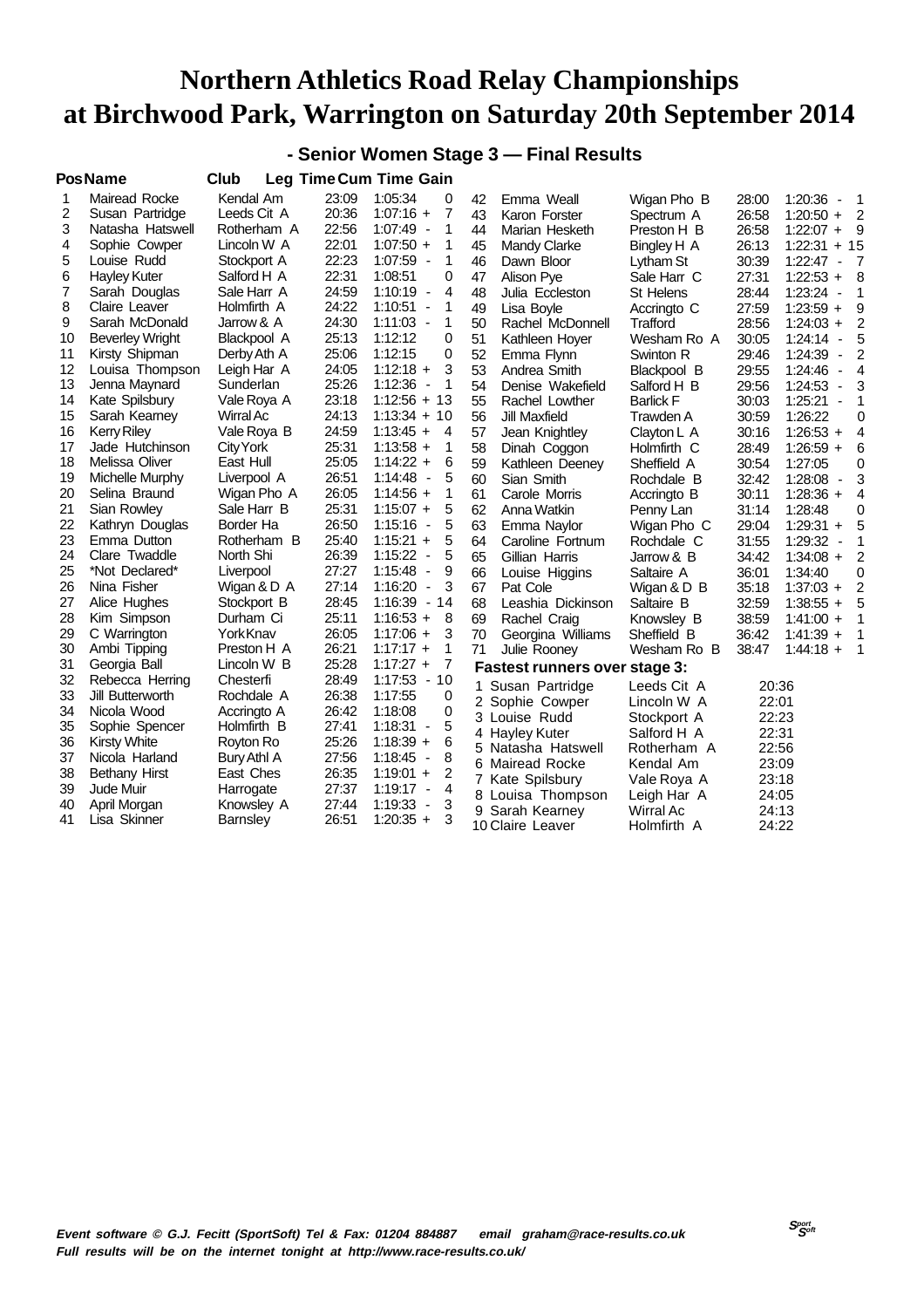#### **- Senior Women Stage 4 — Final Results**

|    | <b>PosName</b>         | Club        |       | <b>Leg Time Cum Time Gain</b>            |    |                                      |                  |       |                                     |                            |
|----|------------------------|-------------|-------|------------------------------------------|----|--------------------------------------|------------------|-------|-------------------------------------|----------------------------|
| 1  | Jessica Coulson        | Stockport A | 20:24 | $1:28:23 +$<br>4                         | 41 | Lynn ManirJolley                     | Wigan Pho B      | 26:22 | $1:46:58 +$                         | $\overline{\phantom{0}}$   |
| 2  | Racheal Bamford        | Leeds Cit A | 22:31 | 1:29:47<br>0                             | 42 | Emma Green                           | Bingley H A      | 24:52 | $1:47:23 +$                         | 3                          |
| 3  | Abbie Donnelly         | Lincoln W A | 22:01 | 1<br>$1:29:51 +$                         | 43 | <b>Hayley Townend</b>                | <b>Barnsley</b>  | 27:09 | $1:47:44 -$                         | 2                          |
| 4  | Allison Daly           | Kendal Am   | 24:50 | 3<br>1:30:24<br>$\overline{\phantom{a}}$ | 44 | Helen Lawrenson                      | Wesham Ro A      | 26:33 | $1:50:47 +$                         | 7                          |
| 5  | Samantha Johnson       | Rotherham A | 22:55 | 2<br>$1:30:44 -$                         | 45 | Lynda Rowlinson                      | Sale Harr C      | 28:29 | $1:51:22 +$                         | $\overline{2}$             |
| 6  | Rachel Jones           | Salford H A | 23:50 | $\Omega$<br>1:32:41                      | 46 | Laura Hudson                         | Accringto C      | 28:06 | $1:52:05 +$                         | 3                          |
| 7  | Alexandra Snook        | Jarrow & A  | 22:58 | $\overline{2}$<br>$1:34:01 +$            | 47 | Fiona Geldard                        | Lytham St        | 29:34 | 1:52:21<br>$\overline{\phantom{a}}$ | $\mathbf 1$                |
| 8  | <b>Helen Fines</b>     | Holmfirth A | 23:33 | 1:34:24<br>0                             | 48 | Anneka Sanders                       | Salford H B      | 27:38 | $1:52:31 +$                         | 6                          |
| 9  | Tessa McCormick        | Vale Roya A | 21:53 | 5<br>$1:34:49 +$                         | 49 | Jennifer Hird                        | <b>Barlick F</b> | 27:29 | $1:52:50 +$                         | 6                          |
| 10 | Dionne Allen           | Leigh Har A | 22:38 | $\overline{2}$<br>$1:34:56 +$            | 50 | Rebekah Walker                       | Sheffield A      | 25:57 | $1:53:02 +$                         | 9                          |
| 11 | Emma Finney            | Sale Harr A | 25:00 | $\overline{4}$<br>$1:35:19 -$            | 51 | Michelle Brooks                      | Trawden A        | 27:22 | $1:53:44 +$                         | 5                          |
| 12 | Veleska Wills          | Derby Ath A | 23:43 | $1:35:58 -$<br>1                         | 52 | Irene Roche                          | Clayton L A      | 27:48 | $1:54:41 +$                         | 5                          |
| 13 | <b>Kate Titlow</b>     | Vale Roya B | 23:55 | 3<br>$1:37:40 +$                         | 53 | Julie Hamilton                       | Swinton R        | 30:06 | $1:54:45 -$                         | 1                          |
| 14 | Alisha Johnson         | Blackpool A | 25:30 | $1:37:42 -$<br>4                         | 54 | Kate Williams                        | Trafford         | 30:50 | 1:54:53<br>$\overline{\phantom{a}}$ | 4                          |
| 15 | <b>Maria Barrett</b>   | Liverpool A | 23:00 | $1:37:48 +$<br>$\overline{4}$            | 55 | C Rawcliffe                          | Preston H B      | 33:03 | 1:55:10                             | - 11                       |
| 16 | Emma Ballantyne        | City York   | 24:44 | 1<br>$1:38:42 +$                         | 56 | Tanya Barlow                         | Blackpool B      | 30:29 | 1:55:15<br>$\sim$                   | $\overline{\phantom{a}}$ 3 |
| 17 | Clare McKeown          | Border Ha   | 24:09 | 5<br>$1:39:25 +$                         | 57 | Cristina Puccini                     | Penny Lan        | 27:46 | $1:56:34 +$                         | 5                          |
| 18 | Ashleigh Ewen          | Sunderlan   | 27:05 | 1:39:41<br>5<br>÷,                       | 58 | Joanne Hosker                        | Accringto B      | 28:08 | $1:56:44 +$                         | 3                          |
| 19 | Anwen Darlington       | YorkKnav    | 24:23 | $1:41:29 + 10$                           | 59 | J BaileyTaylor                       | Holmfirth C      | 31:18 | $1:58:17 -$                         | 1                          |
| 20 | Alison Dixon           | North Shi   | 26:10 | $1:41:32 +$<br>$\overline{4}$            | 60 | Joanne Walsh                         | Rochdale C       | 29:36 | $1:59:08 +$                         | 4                          |
| 21 | Sophie Darling         | Lincoln W B | 24:10 | $1:41:37 + 10$                           | 61 | Laura Marchant                       | Saltaire A       | 28:47 | $2:03:27 +$                         | 5                          |
| 22 | <b>Charlotte Dodds</b> | Rotherham B | 26:26 | $1:41:47 +$<br>1                         | 62 | <b>Christine Hart</b>                | Wigan Pho C      | 33:58 | $2:03:29 +$                         | 1                          |
| 23 | *Not Declared*         | Liverpool   | 26:11 | 2<br>$1:41:59 +$                         | 63 | Brenda Robinson                      | Rochdale B       | 37:17 | $2:05:25 -$                         | 3                          |
| 24 | Gina Senior            | Wigan Pho A | 27:09 | $1:42:05 -$<br>4                         | 64 | Hayley Deacon                        | Jarrow & B       | 32:14 | $2:06:22 +$                         | 1                          |
| 25 | Catherine Slater       | Preston H A | 25:09 | $1:42:26 +$<br>5                         | 65 | Pauline Taylor                       | Wigan & D B      | 35:12 | $2:12:15 +$                         | 2                          |
| 26 | Jacqueline Jones       | Wigan & D A | 26:33 | $\Omega$<br>1:42:53                      | 66 | Colette Roche                        | Knowsley B       | 31:45 | $2:12:45 +$                         | 3                          |
| 27 | Megan Ashelby          | Stockport B | 26:19 | 1:42:58<br>$\Omega$                      | 67 | Jenny Willingham                     | Saltaire B       | 36:03 | $2:14:58 +$                         | 1                          |
| 28 | Julie Brady            | Accringto A | 25:35 | 6<br>$1:43:43 +$                         | 68 | Sally Deacon                         | Wesham Ro B      | 33:38 | $2:17:56 +$                         | 3                          |
| 29 | Louise Robbins         | Sale Harr B | 28:38 | 8<br>$1:43:45 -$                         |    | <b>Fastest runners over stage 4:</b> |                  |       |                                     |                            |
| 30 | Becki Robinson         | Royton Ro   | 25:23 | $1:44:02 +$<br>6                         |    | 1 Jessica Coulson                    | Stockport A      | 20:24 |                                     |                            |
| 31 | Alison Burnett         | East Hull   | 30:10 | $1:44:32 - 13$                           |    | 2 Tessa McCormick                    | Vale Roya A      | 21:53 |                                     |                            |
| 32 | Lorraine Leary         | Rochdale A  | 26:42 | $1:44:37 +$<br>1                         |    | 3 Abbie Donnelly                     | Lincoln W A      | 22:01 |                                     |                            |
| 33 | Sharon Samson          | Knowsley A  | 25:07 | 7<br>$1:44:40 +$                         |    | 4 Racheal Bamford                    | Leeds Cit A      | 22:31 |                                     |                            |
| 34 | Liz Woodfield          | Holmfirth B | 26:11 | 1<br>$1:44:42 +$                         |    | 5 Dionne Allen                       | Leigh Har A      | 22:38 |                                     |                            |
| 35 | <b>Claire Andrew</b>   | Spectrum A  | 24:30 | $1:45:20 +$<br>8                         |    | 6 Samantha Johnson                   | Rotherham A      | 22:55 |                                     |                            |
| 36 | Tasmin Boam            | Chesterfi   | 27:42 | $1:45:35 -$<br>4                         |    | 7 Alexandra Snook                    | Jarrow & A       | 22:58 |                                     |                            |
| 37 | Elizabeth Cheshire     | Bury Athl A | 26:51 | 1:45:36<br>0                             |    | 8 Maria Barrett                      | Liverpool A      | 23:00 |                                     |                            |
| 38 | Julia Quinonez         | Durham Ci   | 28:44 | $1:45:37 - 10$                           |    | 9 Helen Fines                        | Holmfirth A      | 23:33 |                                     |                            |
| 39 | <b>Isabelle Rowe</b>   | Harrogate   | 26:27 | 0<br>1:45:44                             |    | 10 Veleska Wills                     | Derby Ath A      | 23:43 |                                     |                            |
| 40 | Pamela Read            | East Ches   | 27:20 | 2<br>1:46:21<br>$\blacksquare$           |    |                                      |                  |       |                                     |                            |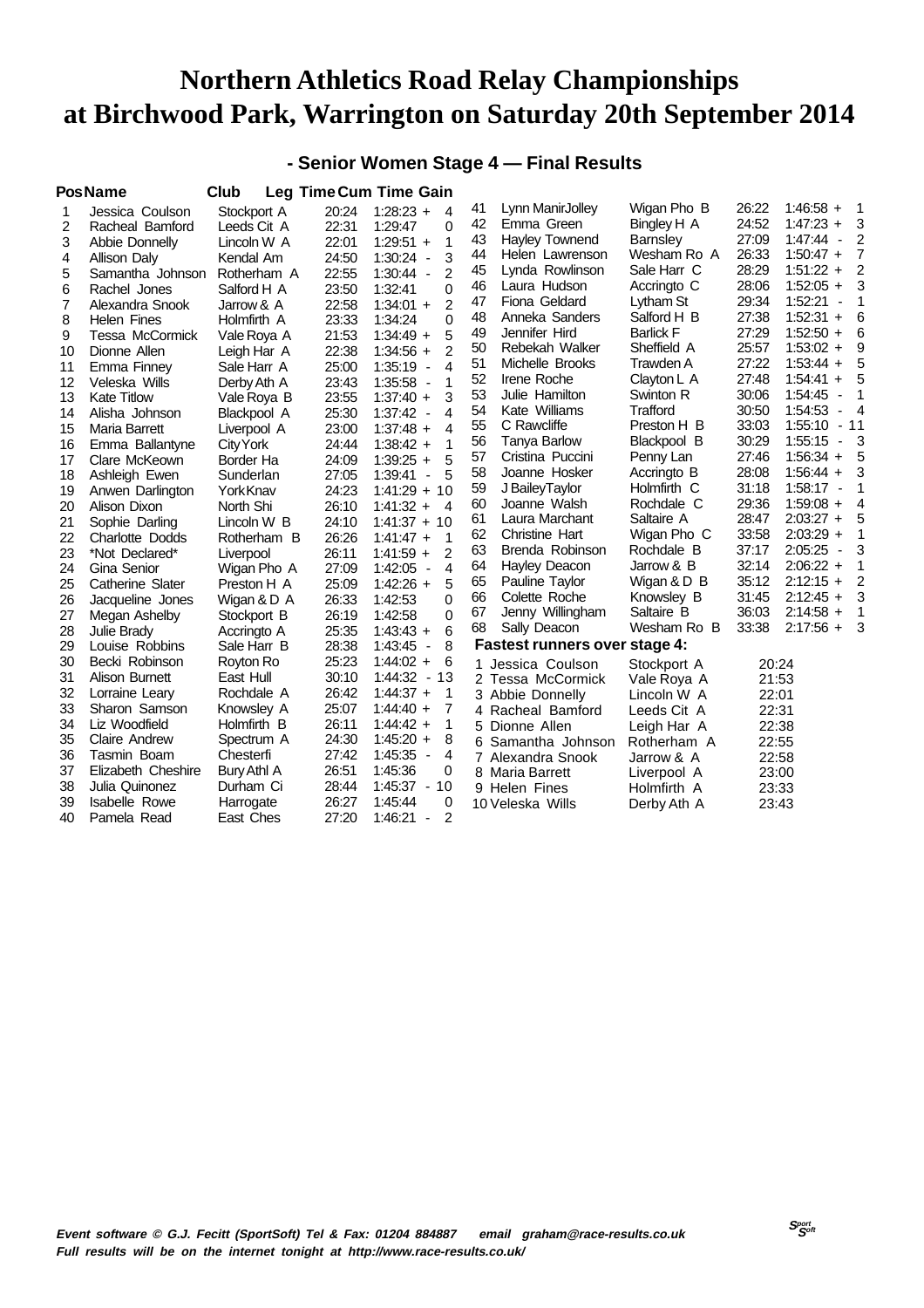#### **Senior Women — Team Results — Final (nn) is team position after the appropriate stage.**

| 1 | Stockport Harriers & AC<br>1 Jenny Knass<br>3 Louise Rudd                             | (7)<br>(5) | 22:48<br>22:23                 | 2<br>4              | $'A'$ 1:28:23<br>Lyndsay Clarke<br>Jessica Coulson                          | (4)<br>(1)            | 22:48<br>20:24        | 17<br><b>Border Harriers &amp; AC</b><br>1 Rhiannon Silson<br>3 Kathryn Douglas   | (9)<br>22:53<br>$(22)$ 26:50   | 2<br>4                           | EmmaMcKnespiey (17)<br>ClareMcKeown (17)                   | 1:39:25                 | 25:33<br>24:09 |
|---|---------------------------------------------------------------------------------------|------------|--------------------------------|---------------------|-----------------------------------------------------------------------------|-----------------------|-----------------------|-----------------------------------------------------------------------------------|--------------------------------|----------------------------------|------------------------------------------------------------|-------------------------|----------------|
| 2 | Leeds City Athletic Club<br>1 Charlotte Wills<br>3 Susan Partridge                    |            | $(26)$ 24:24 2<br>$(2)$ 20:36  | 4                   | $'A'$ 1:29:47<br>Claire Duck<br>RachealBamford (2)                          | (9)                   | 22:16<br>22:31        | 18<br><b>Sunderland Strollers</b><br>1 Ashleigh Thorpe<br>3 JennaMaynard          | $(45)$ 25:36<br>$(13)$ 25:26   | $\overline{4}$                   | 2 Alyson Dixon<br>Ashleigh Ewen                            | 1:39:41<br>(12)<br>(18) | 21:34<br>27:05 |
|   | 3<br>1 Natalie Farrow<br>3 SophieCowper                                               | (3)<br>(4) | 22:15<br>22:01                 | $\mathbf{2}$<br>4   | Lincoln Wellington Athletic C 'A' 1:29:51<br>Rebekah Ward<br>Abbie Donnelly | (5)<br>(3)            | 23:34<br>22:01        | 19<br><b>York Knavesmire Harriers</b><br>1 CassieHolmes<br>3 CWarrington          | $(43)$ 25:24<br>$(29)$ 26:05   | $\overline{2}$<br>4              | Kirsty Vogan<br>AnwenDarlington (19)                       | 1:41:29<br>(32)         | 25:37<br>24:23 |
|   | <b>Kendal Amateur Athletic Club</b><br>4<br>1 Rebecca Robinson (1)<br>3 Mairead Rocke | (1)        | 20:52<br>23:09                 | 2<br>$\overline{4}$ | Sarah Tunstall<br>Allison Daly                                              | 1:30:24<br>(1)<br>(4) | 21:33<br>24:50        | 20<br>North Shields Polytechnic Clu<br>1 Gina Rutherford<br>3 ClareTwaddle        | $(13)$ 23:26<br>$(24)$ 26:39   | 2<br>4                           | CarlaMaley<br>Alison Dixon                                 | 1:41:32<br>(19)<br>(20) | 25:17<br>26:10 |
| 5 | Rotherham Harriers And AC<br>1 Robyn Lanceley<br>3 Natasha Hatswell (3)               | (6)        | 22:46<br>22:56                 | 4                   | $A'$ 1:30:44<br>2 Annabelle Grady (2)<br>Samantha Johnson (5)               |                       | 22:07<br>22:55        | 21 Lincoln Wellington Athletic C 'B' 1:41:37<br>1 JennaMcGrevey<br>3 Georgia Ball | $(25)$ 24:21<br>$(31)$ 25:28   | $\overline{2}$<br>$\overline{4}$ | MeganBall<br>SophieDarling                                 | (38)<br>(21)            | 27:38<br>24:10 |
|   | Salford Harriers & AC<br>6<br>1 TessaWalker<br>3 Hayley Kuter                         | (5)<br>(6) | 22:36<br>22:31                 | $\overline{2}$<br>4 | $A'$ 1:32:41<br><b>Beverley Simons</b><br><b>Rachel Jones</b>               | (6)<br>(6)            | 23:44<br>23:50        | 22<br>Rotherham Harriers And AC<br>1 EmmaParkinson<br>3 EmmaDutton                | $(34)$ 24:58<br>$(23)$ $25:40$ | $\overline{2}$<br>4              | $B'$ 1:41:47<br>Jessica Freeman<br>Charlotte Dodds         | (28)<br>(22)            | 24:43<br>26:26 |
|   | Jarrow & Hebburn AC<br>1 Claire Simpson<br>3 SarahMcDonald                            |            | $(17)$ 23:35<br>$(9)$ 24:30    | 2<br>4              | $'A'$ 1:34:01<br>MaxineCzarnecka (8)<br>Alexandra Snook                     | (7)                   | 22:58<br>22:58        | 23<br>Liverpool Running Club<br>1 Undeclared<br>3 Undeclared                      | $(15)$ 23:31<br>$(25)$ 27:27   | 4                                | 2 Undeclared<br>Undeclared                                 | 1:41:59<br>(16)<br>(23) | 24:50<br>26:11 |
|   | <b>Holmfirth Harriers AC</b><br>1 Helen Berry<br>3 Claire Leaver                      |            | $(10)$ 23:03<br>$(8)$ 24:22    | 2<br>4              | $'A'$ 1:34:24<br>Margaret Sykes<br><b>Helen Fines</b>                       | (7)<br>(8)            | 23:26<br>23:33        | Wigan Phoenix<br>24<br>1 Victoria Bryant<br>3 SelinaBraund                        | $(21)$ 24:10<br>$(20)$ 26:05   | $\overline{2}$<br>4              | $'A'$ 1:42:05<br><b>Charlotte Finch</b><br>GinaSenior      | (21)<br>(24)            | 24:41<br>27:09 |
|   |                                                                                       |            |                                |                     |                                                                             |                       |                       |                                                                                   |                                |                                  |                                                            |                         |                |
|   | <b>Vale Royal AC</b><br>9.<br>1 Jodie Spencer<br>3 Kate Spilsbury                     |            | $(50)$ 25:57<br>$(14)$ 23:18   | 2<br>4              | $A'$ 1:34:49<br><b>Katie Gerrard</b><br>TessaMcCormick                      | (27)<br>(9)           | 23:41<br>21:53        | 25<br><b>Preston Harriers</b><br>1 Jennifer Parker<br>3 AmbiTipping               | $(37)$ 25:05<br>$(30)$ 26:21   | 2<br>4                           | $A'$ 1:42:26<br>NicholaJackson<br>Catherine Slater         | (31)<br>(25)            | 25:51<br>25:09 |
|   | Leigh Harriers & AC<br>10<br>1 GeorginaLeck<br>3 Louisa Thompson (12) 24:05           |            | $(33)$ 24:56                   | 2<br>4              | $A'$ 1:34:56<br>Sarah Griffiths<br>Dionne Allen                             | (15)<br>(10)          | 23:17<br>22:38        | 26<br>Wigan & District H & $AC$<br>1 Jayne Taylor<br>3 NinaFisher                 | $(19)$ 23:50<br>$(26)$ 27:14   | 2<br>4                           | $A'$ 1:42:53<br><b>JuliePlatt</b><br>Jacqueline Jones (26) | (23)                    | 25:16<br>26:33 |
|   | <b>Sale Harriers Manchester</b><br>11<br>1 JennaHill<br>3 Sarah Douglas               | (2)<br>(7) | 22:00<br>24:59                 | 2<br>4              | $A'$ 1:35:19<br><b>Hayley Ashby</b><br>EmmaFinney                           | (3)<br>(11)           | 23:20<br>25:00        | <b>Stockport Harriers &amp; AC</b><br>27<br>1 Mollie Williams<br>3 Alice Hughes   | $(18)$ 23:40<br>$(27)$ 28:45   | 2<br>-4                          | $B'$ 1:42:58<br>Ellen Downs<br>Megan Ashelby               | (13)<br>(27)            | 24:14<br>26:19 |
|   | 12 Derby Athletic Club<br>1 Natalie Shaw<br>3 Kirsty Shipman                          |            | $(14)$ 23:27<br>$(11)$ 25:06   | 2<br>4              | $'A'$ 1:35:58<br>RachelOlivant<br>VeleskaWills                              | (11)                  | 23:42<br>$(12)$ 23:43 | 28 Accrington Road Runners<br>1 Debbie Gowans<br>3 Nicola Wood                    | $(40)$ 25:14 2<br>$(34)$ 26:42 | $\overline{4}$                   | $'A'$ 1:43:43<br><b>LisaParker</b><br>Julie Brady          | (34)<br>(28)            | 26:12<br>25:35 |
|   | 13 Vale Royal AC<br>1 Rebecca Craigie<br>3 Kerry Riley                                |            | $(24)$ 24:18<br>$(16)$ 24:59   | $\overline{2}$      | $B'$ 1:37:40<br>Jessica Parsons<br>4 Kate Titlow                            | (20)<br>(13)          | 24:28<br>23:55        | 29<br><b>Sale Harriers Manchester</b><br>1 Helen Armitage<br>3 Sian Rowley        | $(29)$ 24:44<br>$(21)$ 25:31   | $\overline{2}$<br>-4             | $B'$ 1:43:45<br>Katherine Wellam<br>Louise Robbins         | (26)<br>(29)            | 24:52<br>28:38 |
|   | 14 Blackpool Wyre & Fylde AC<br>1 Caroline Betmead<br>3 Beverley Wright               |            | $(16)$ 23:34<br>$(10)$ 25:13 4 |                     | $A'$ 1:37:42<br>2 MollyBetmead<br>AlishaJohnson                             | (10)<br>(14)          | 23:25<br>25:30        | 30 Royton Road Runners<br>1 Jennifer Hanson<br>3 Kirsty White                     | $(42)$ 25:22<br>$(36)$ 25:26   | $\overline{2}$<br>-4             | Gillian Lowe<br>Becki Robinson                             | 1:44:02<br>(42)<br>(30) | 27:51<br>25:23 |
|   | Liverpool Harriers $&AC$<br>15<br>1 Rachael Burns<br>3 Michelle Murphy                | (8)        | 22:50<br>$(19)$ 26:51          | 2<br>4              | $'A'$ 1:37:48<br>Olivia Perez<br>MariaBarrett                               | (14)<br>(15)          | 25:07<br>23:00        | East Hull Harriers & AC<br>31<br>1 Beverley Jackson<br>3 MelissaOliver            | $(30)$ 24:45<br>$(18)$ 25:05 4 | $\overline{2}$                   | SRookyard<br>Alison Burnett                                | 1:44:32<br>(24)<br>(31) | 24:32<br>30:10 |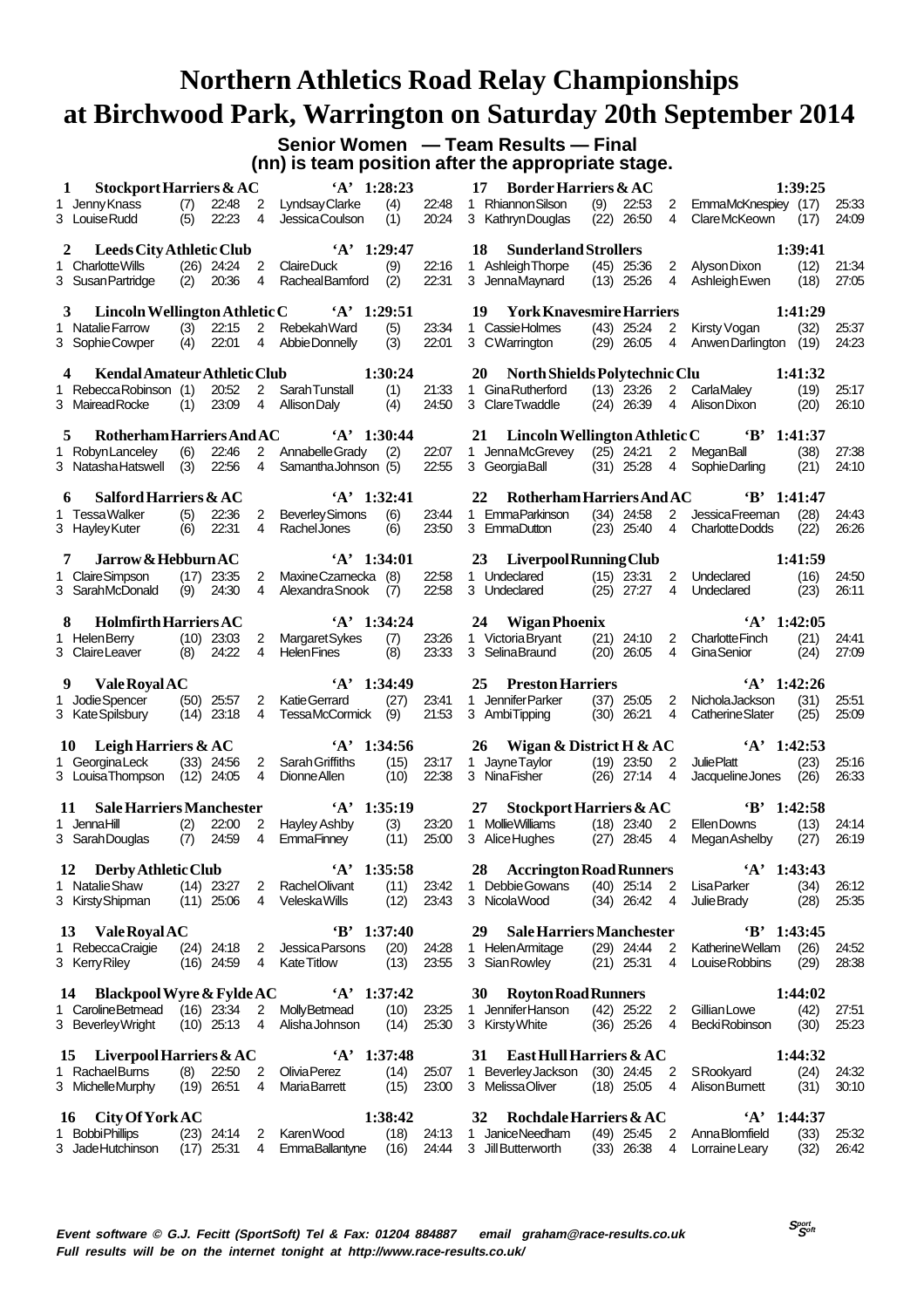| 33<br><b>Knowsley Harriers</b>                         |                                                     | $A'$ 1:44:40                                                     |                | 50<br><b>Sheffield RC</b>                                                  |                          | $'A'$ 1:53:02                                               |                |
|--------------------------------------------------------|-----------------------------------------------------|------------------------------------------------------------------|----------------|----------------------------------------------------------------------------|--------------------------|-------------------------------------------------------------|----------------|
| 1 Catherine Howard (38) 25:09<br>3 AprilMorgan         | $(40)$ 27:44<br>4                                   | 2 Lynsey Unsworth (37)<br>Sharon Samson<br>(33)                  | 26:40<br>25:07 | 1 MichaelaSill<br>$(68)$ 27:48<br>3 KathleenDeenev<br>$(59)$ 30:54         | 2<br>4                   | <b>HelenCameron</b><br>(59)<br>(50)<br>Rebekah Walker       | 28:23<br>25:57 |
| <b>Holmfirth Harriers AC</b><br>34                     |                                                     | $B'$ 1:44:42                                                     |                | <b>Trawden Athletic Club</b><br>51                                         |                          | 1:53:44                                                     |                |
| 1 Lucy Farguhar                                        | $(41)$ 25:18<br>$\mathbf{2}$                        | <b>Ruby Sykes</b><br>(30)                                        | 25:32          | 1 Autumn Howard<br>$(39)$ 25:11                                            | 2                        | (56)<br>Jean Baistow                                        | 30:12          |
| 3 Sophie Spencer                                       | $(35)$ 27:41<br>4                                   | Liz Woodfield<br>(34)                                            | 26:11          | 3 JillMaxfield<br>$(56)$ 30:59                                             | 4                        | Michelle Brooks<br>(51)                                     | 27:22          |
|                                                        |                                                     | $'A'$ 1:45:20                                                    |                |                                                                            |                          |                                                             |                |
| <b>Spectrum Striders</b><br>35<br>1 Victoria Walls     | $(36)$ 25:04<br>$\overline{2}$                      | (45)<br><b>HelenCaldwell</b>                                     | 28:48          | 52 Clayton Le Moors Harriers                                               |                          | $'A'$ 1:54:41                                               |                |
| 3 Karon Forster                                        | $(43)$ 26:58<br>4                                   | (35)<br>Claire Andrew                                            | 24:30          | 1 Angela Shian<br>$(70)$ 28:13                                             | 2                        | Rebecca Rawcliffe (61)                                      | 28:24          |
|                                                        |                                                     |                                                                  |                | 3 Jean Knightley<br>$(57)$ 30:16                                           | 4                        | (52)<br>Irene Roche                                         | 27:48          |
| 36                                                     | Chesterfield & District AC                          | 1:45:35                                                          |                | 53<br><b>Swinton Running Club</b>                                          |                          | 1:54:45                                                     |                |
| 1 LDaviesBeckett                                       | $(11)$ 23:09<br>2                                   | Lindsey Morgan<br>(22)                                           | 25:55          | $(55)$ 26:20<br>1 Lauren Marsden                                           | 2                        | <b>RebeccaMills</b><br>(50)                                 | 28:33          |
| 3 Rebecca Herring                                      | $(32)$ 28:49<br>4                                   | <b>TasminBoam</b><br>(36)                                        | 27:42          | 3 EmmaFlynn<br>$(52)$ 29:46                                                | $\overline{4}$           | <b>Julie Hamilton</b><br>(53)                               | 30:06          |
| <b>Bury Athletic Club</b><br>37                        |                                                     | $'A'$ 1:45:36                                                    |                | 54                                                                         |                          | 1:54:53                                                     |                |
| 1 Donna Cartwright (27) 24:28                          | 2                                                   | (29)<br>Lucy Hodson                                              | 26:21          | <b>Trafford Athletic Club</b><br>1 Elizabeth Austen<br>$(28)$ 24:41        | $2^{\circ}$              | (52)<br>SueExon                                             | 30:26          |
| 3 Nicola Harland                                       | $(37)$ 27:56<br>4                                   | Elizabeth Cheshire (37)                                          | 26:51          | 3 RachelMcDonnell<br>$(50)$ 28:56                                          | 4                        | <b>Kate Williams</b><br>(54)                                | 30:50          |
|                                                        |                                                     |                                                                  |                |                                                                            |                          |                                                             |                |
| 38                                                     | Durham City Harriers & AC<br>$(12)$ 23:19           | 1:45:37                                                          |                | 55 Preston Harriers                                                        |                          | $\mathbf{B'}$ 1:55:10                                       |                |
| 1 Aiveen Smith<br>3 KimSimpson                         | $2^{\circ}$<br>$(28)$ 25:11<br>4                    | (36)<br><b>Catherine Garbutt</b><br>(38)<br><b>JuliaQuinonez</b> | 28:23<br>28:44 | 1 Jenny Gornall<br>$(61)$ 26:52 2                                          |                          | (53)<br>Victoria Cowling                                    | 28:17          |
|                                                        |                                                     |                                                                  |                | 3 Marian Hesketh<br>(44)<br>26:58                                          | 4                        | C Rawcliffe<br>(55)                                         | 33:03          |
| 39                                                     | Harrogate Harriers $&AC$                            | 1:45:44                                                          |                | Blackpool Wyre & Fylde AC<br>56                                            |                          | $B'$ 1:55:15                                                |                |
| 1 Jenny Hutcheson (31) 24:49 2                         |                                                     | SarahGill<br>(35)                                                | 26:51          | 1 Anastasia Bligh<br>$(67)$ 27:35                                          | 2                        | Carly Robbins<br>(49)                                       | 27:16          |
| 3 JudeMuir                                             | $(39)$ 27:37<br>4                                   | <b>Isabelle Rowe</b><br>(39)                                     | 26:27          | 3 Andrea Smith<br>$(53)$ 29:55                                             | 4                        | Tanya Barlow<br>(56)                                        | 30:29          |
| 40                                                     | <b>East Cheshire Harriers &amp; Tame</b>            | 1:46:21                                                          |                |                                                                            |                          |                                                             |                |
| 1 Holly Teague                                         | $(32)$ 24:53<br>2                                   | (40)<br><b>Sally Teaque</b>                                      | 27:33          | <b>Penny Lane Striders</b><br>57                                           |                          | 1:56:34                                                     |                |
| 3 Bethany Hirst                                        | $(38)$ 26:35<br>4                                   | PamelaRead<br>(40)                                               | 27:20          | 1 KateMcGing<br>$(60)$ 26:47<br>3 AnnaWatkin<br>$(62)$ 31:14               | $2^{\circ}$<br>4         | EstherVanGinneken (62)<br>Cristina Puccini<br>(57)          | 30:47<br>27:46 |
|                                                        |                                                     |                                                                  |                |                                                                            |                          |                                                             |                |
| Wigan Phoenix<br>41                                    |                                                     | $B'$ 1:46:58                                                     |                | <b>Accrington Road Runners</b><br>58.                                      |                          | $B'$ 1:56:44                                                |                |
| 1 NikkiBansal<br>3 EmmaWeall                           | $(63)$ 27:09<br>2<br>$(42)$ 28:00<br>4              | RachaelMoore<br>(41)<br>Lynn ManirJolley<br>(41)                 | 25:27<br>26:22 | 1 EmmaTaylor<br>$(56)$ 26:21                                               | 2                        | Ruth Dawson<br>(65)                                         | 32:04          |
|                                                        |                                                     |                                                                  |                | 3 CaroleMorris<br>$(61)$ 30:11                                             | 4                        | Joanne Hosker<br>(58)                                       | 28:08          |
| Bingley Harriers $&AC$<br>42                           |                                                     | $'A'$ 1:47:23                                                    |                | <b>Holmfirth Harriers AC</b><br>59                                         |                          | $°C'$ 1:58:17                                               |                |
| 1 Lesley Watson                                        | $(35)$ 24:59<br>2                                   | <b>Katherine Phillips</b><br>(60)                                | 31:19          | 1 Yvette Arthur<br>$(69)$ 27:53                                            | 2                        | (64)<br>EmmaSerjeant                                        | 30:17          |
| 3 Mandy Clarke                                         | $(45)$ 26:13<br>4                                   | <b>EmmaGreen</b><br>(42)                                         | 24:52          | 3 Dinah Coggon<br>$(58)$ 28:49                                             | $\overline{4}$           | <b>JBaileyTaylor</b><br>(59)                                | 31:18          |
| <b>Barnsley Athletic Club</b><br>43                    |                                                     | 1:47:44                                                          |                |                                                                            |                          |                                                             |                |
| 1 Kerry Storrar                                        | $(57)$ 26:30<br>2                                   | Dawn Broom<br>(44)                                               | 27:14          | Rochdale Harriers & AC<br>60                                               |                          | $°C'$ 1:59:08                                               |                |
| 3 Lisa Skinner                                         | $(41)$ 26:51<br>4                                   | Hayley Townend (43)                                              | 27:09          | 1 Diane Winterburn<br>$(51)$ 26:00 2<br>3 Caroline Fortnum<br>$(64)$ 31:55 | 4                        | (63)<br>AMcGilvray<br>Joanne Walsh<br>(60)                  | 31:37<br>29:36 |
|                                                        |                                                     |                                                                  |                |                                                                            |                          |                                                             |                |
| 44                                                     | Wesham Road Runners & AC                            | $'A'$ 1:50:47                                                    |                | 61 Saltaire Striders                                                       |                          | $'A'$ 2:03:27                                               |                |
| 1 Tracey Hulme                                         | $(71)$ 28:22<br>2                                   | CarmelSullivan<br>(46)                                           | 25:47          | 1 Amanda Bellwood (65) 27:17                                               | 2                        | <b>RachelParker</b><br>(66)                                 | 31:22          |
| 3 Kathleen Hoyer                                       | $(51)$ 30:05<br>4                                   | Helen Lawrenson (44)                                             | 26:33          | 3 Louise Higgins<br>$(66)$ 36:01                                           | 4                        | LauraMarchant<br>(61)                                       | 28:47          |
| 45                                                     | <b>Sale Harriers Manchester</b>                     | $^{\circ}$ C' 1:51:22                                            |                | 62 Wigan Phoenix                                                           |                          | $°C'$ 2:03:29                                               |                |
| 1 DeirdreMcCarthy                                      | $(62)$ 26:54 2                                      | (55)<br>Hannah Christy                                           | 28:28          | 1 Amanda Gregory<br>$(72)$ 28:42                                           | $\overline{\phantom{a}}$ | (68)<br><b>KeishaCooper</b>                                 | 31:45          |
| 3 Alison Pye                                           | $(47)$ 27:31<br>-4                                  | Lynda Rowlinson<br>(45)                                          | 28:29          | 3 EmmaNaylor<br>$(63)$ 29:04                                               | -4                       | (62)<br><b>Christine Hart</b>                               | 33:58          |
|                                                        |                                                     | $°C'$ 1:52:05                                                    |                |                                                                            |                          |                                                             |                |
| 46<br>1 ZoeJayneHurley                                 | <b>Accrington Road Runners</b><br>$(54)$ 26:10<br>2 | KayeCallaghan<br>(58)                                            | 29:50          | Rochdale Harriers $&AC$<br>63                                              |                          | $B'$ 2:05:25                                                |                |
| 3 LisaBoyle                                            | $(49)$ 27:59<br>-4                                  | LauraHudson<br>(46)                                              | 28:06          | 1 SusieHirst<br>$(66)$ 27:21<br>3 SianSmith<br>$(60)$ 32:42                | 2<br>$\overline{4}$      | <b>JuliaMoore</b><br>(57)<br>(63)<br><b>Brenda Robinson</b> | 28:05<br>37:17 |
|                                                        |                                                     |                                                                  |                |                                                                            |                          |                                                             |                |
| 47                                                     | Lytham St Annes Rr Club                             | 1:52:21                                                          |                | Jarrow & Hebburn AC<br>64                                                  |                          | $B'$ 2:06:22                                                |                |
| 1 Joanna Goorney                                       | $(20)$ 23:57<br>2                                   | Felicity Wolohan<br>(39)                                         | 28:11          | 1 HWebsterCostell<br>$(48)$ 25:42                                          | 2                        | (67)<br><b>Tracey</b> Emmett                                | 33:44          |
| 3 Dawn Bloor                                           | $(46)$ 30:39<br>4                                   | (47)<br><b>FionaGeldard</b>                                      | 29:34          | 3 Gillian Harris<br>$(65)$ 34:42                                           | 4                        | <b>Hayley Deacon</b><br>(64)                                | 32:14          |
| Salford Harriers & AC<br>48                            |                                                     | $B'$ 1:52:31                                                     |                |                                                                            |                          | $B'$ 2:12:15                                                |                |
| 1 Sinead Bent                                          | $(46)$ 25:39<br>2                                   | RuthOllerenshaw (51)                                             | 29:18          | 65 Wigan & District H & AC<br>1 Tracey Dutton<br>$(59)$ 26:44              | 2                        | Joanne Fairhurst<br>(69)                                    | 35:01          |
| 3 Denise Wakefield                                     | $(54)$ 29:56<br>4                                   | Anneka Sanders<br>(48)                                           | 27:38          | 3 PatCole<br>$(67)$ 35:18                                                  | 4                        | Pauline Taylor<br>(65)                                      | 35:12          |
|                                                        |                                                     |                                                                  |                |                                                                            |                          |                                                             |                |
| <b>Barlick Fell Runners</b><br>49<br>1 Lorraine Slater |                                                     | 1:52:50<br><b>EmmaBailey</b>                                     |                | <b>Knowsley Harriers</b><br>66                                             |                          | $B'$ 2:12:45                                                |                |
| 3 Rachel Lowther                                       | $(53)$ 26:06<br>2<br>$(55)$ 30:03<br>4              | (54)<br>Jennifer Hird<br>(49)                                    | 29:12<br>27:29 | 1 Karen Dalby<br>$(76)$ 31:49<br>3 RachelCraig<br>$(69)$ 38:59 4           | $\overline{2}$           | (70)<br>Lynn Lewington<br>Colette Roche<br>(66)             | 30:12<br>31:45 |
|                                                        |                                                     |                                                                  |                |                                                                            |                          |                                                             |                |